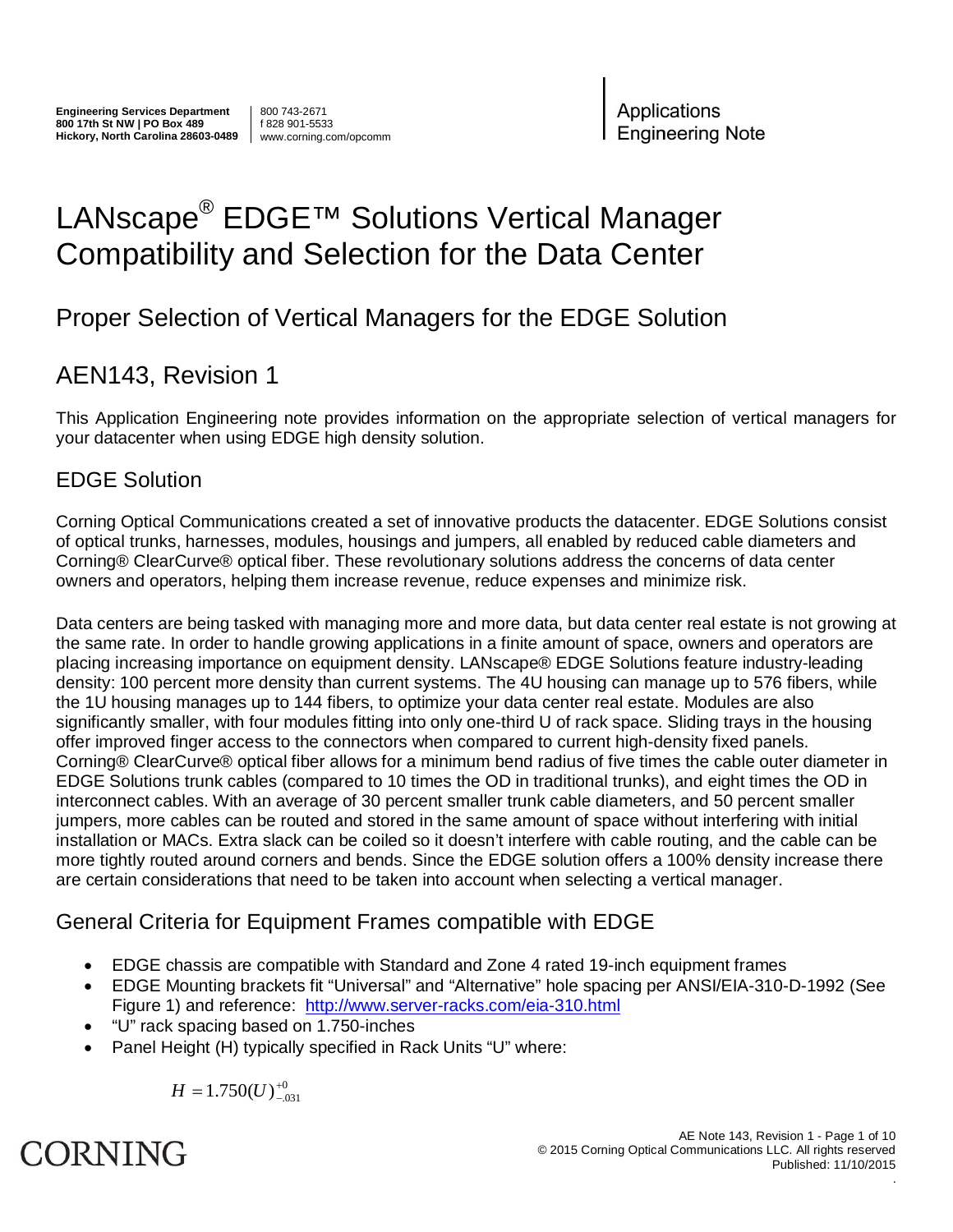- For example:
	- For (1) EDGE-04U, "U" = 4 Rack Units and maximum panel height of chassis specified as:

 $PanelHeight(H) = 6.969 - inches$  $H = 7.000 - .031$  $H = 1.750(4) = 7.000^{+}$  $1.750(4) = 7.000^{+0}_{-.031}$ 

Figure 2: left to right dimensions on a standard 19-inch equipment frame per ANSI/EIA-310-D-1992





NOTE(s): Dimensional layout of the EDGE-04U Chassis shown below Consider in the selection process for compatible vertical managers

- For High Density Solutions:
	- For front fiber management, systems employing 1,440 (2.0 mm) jumpers or more should use a vertical manager with a minimum 10-inch width and offer at least 60-inch<sup>2</sup> of area
		- (i.e. Vertical Manager that is at least 10 x 6 or 9 x 8 )
	- Fully populated systems employing 2,880 jumpers (10 chassis with 288-patch chords per chassis) may use 10-inch wide vertical managers but larger is recommended

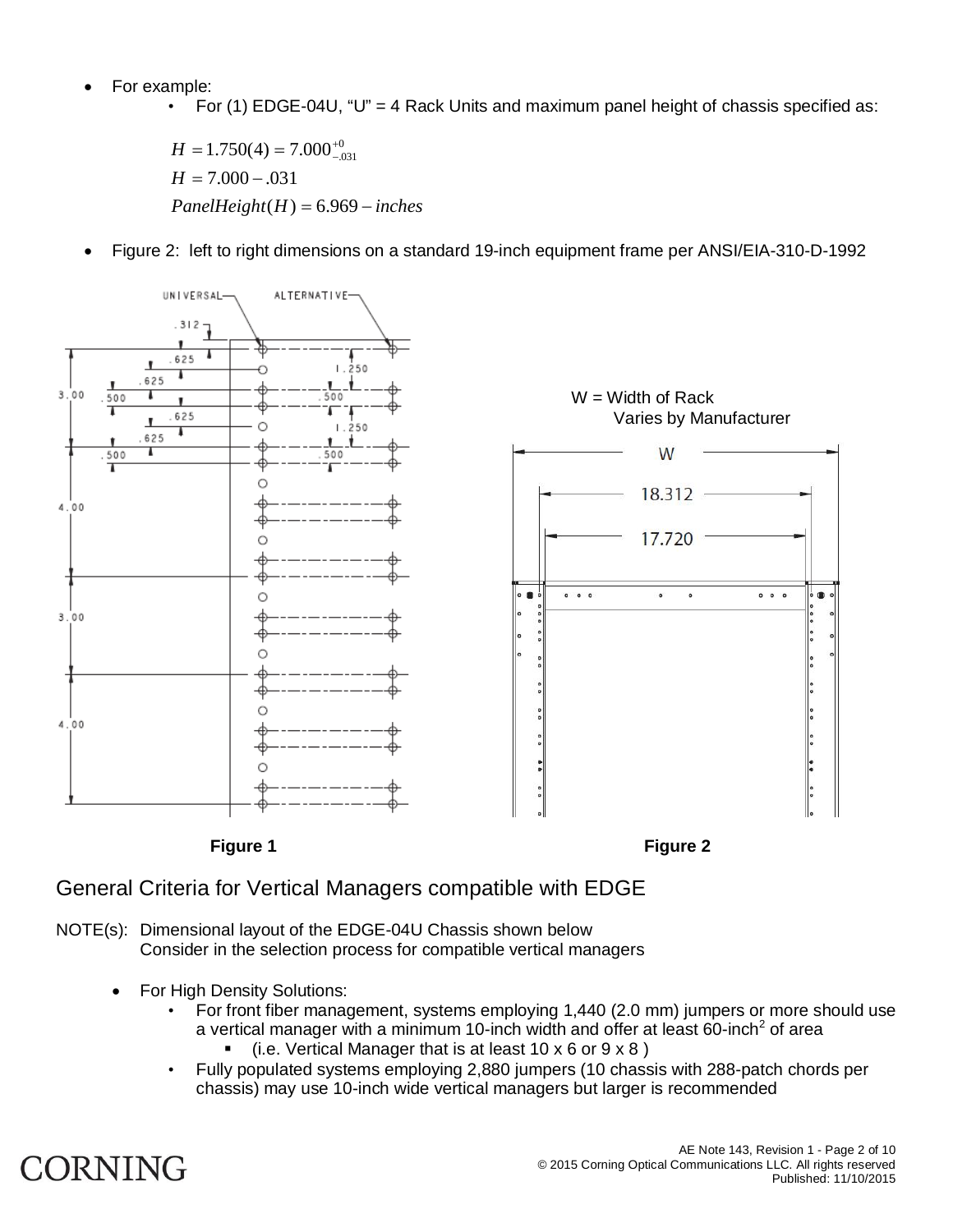NOTE: Vertical managers are typically shared between 2 frames in cross connect applications and 1,440 jumpers may transition from each frame into the vertical manager

- For back fiber management and systems employing 10 chassis with (24) 24-f trunk cables and 240 cables total, 60-inch<sup>2</sup> of area minimum is required (i.e. 10 x 6)
- Vertical managers come in a variety of configurations:
	- 1. Cable management fingers on the front and back, or
	- 2. Gated (or, Buckle) on the front and back, or
	- 3. Cable management fingers on the front and gated on the back
- For Front Fiber management, Finger style vertical managers work best
- For Back Fiber management, Gated style vertical managers work best
	- Gate should not interfere with trunk cable entry on the rear of the chassis
	- If the Gate extends into the trunk cable entry of the chassis, some vertical managers offer gates that may be vertically repositioned within the channel to avoid interference
- Installation of the Chassis within the frame should begin at the proper "U" position such that exiting jumpers from the chassis routing guides are not obstructed (by Cable management fingers or gates) as they transition into the front channel of the vertical manager
- EDGE Chassis Routing Guides are based on a 1U pitch opening to align with cable management fingers of vertical managers for front fiber management
- Single and Double sided vertical managers are compatible
- Doors of Vertical Managers should hinge at top and bottom and not within the 7-foot span of the vertical manager…unless the hinge is located on the end of the cable management finger and extends beyond the front edge of the chassis routing guide
- Rear doors on vertical managers are typically not compatible and generally pose obstruction when transitioning cable from the vertical manager to the trunk cable entry location on the rear of the chassis
- For front fiber management with finger or gated style vertical managers, the front of the cable management finger or gate must extend to be even or beyond the front edge of the chassis routing guide with the front door of the vertical manager attached
- For cable management finger style vertical managers, minimum 6-inch fingers are recommended
- EDGE Chassis have Adjustable Frame Mounting Brackets for front to back placement of the chassis within the frame to assist in proper alignment of the chassis routing guide with respect to the front of the cable management finger or gate of the vertical manager
- For front fiber management, gated style vertical managers will always create an obstruction to jumpers passing from the chassis routing guide and into the channel of the vertical manager. This may be alleviated by positioning the chassis above or below the gate, thus sacrificing rack space for chassis's within the frame
- For back-side fiber management, finger style vertical managers work but must not interfere with trunk cable entry opening on the rear of the chassis. These are typically not as functional as gated style vertical managers.

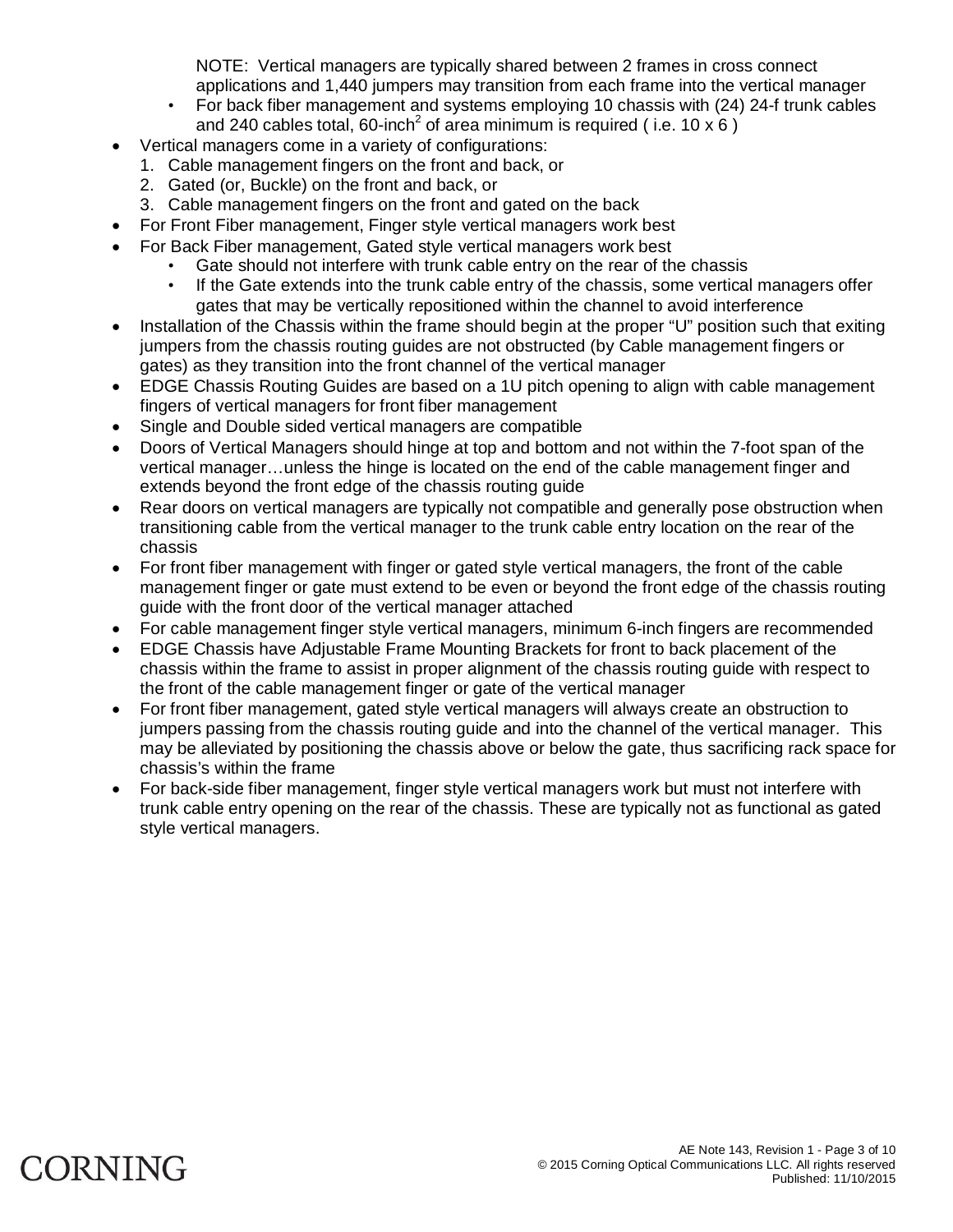

### Adjustable Frame Mounting Bracket

- Frame Mounting Bracket may be moved to 4 basic positions in .375-inch increments
- **•** Bracket may be mounted to the front or back of the frame upright

## **CORNING**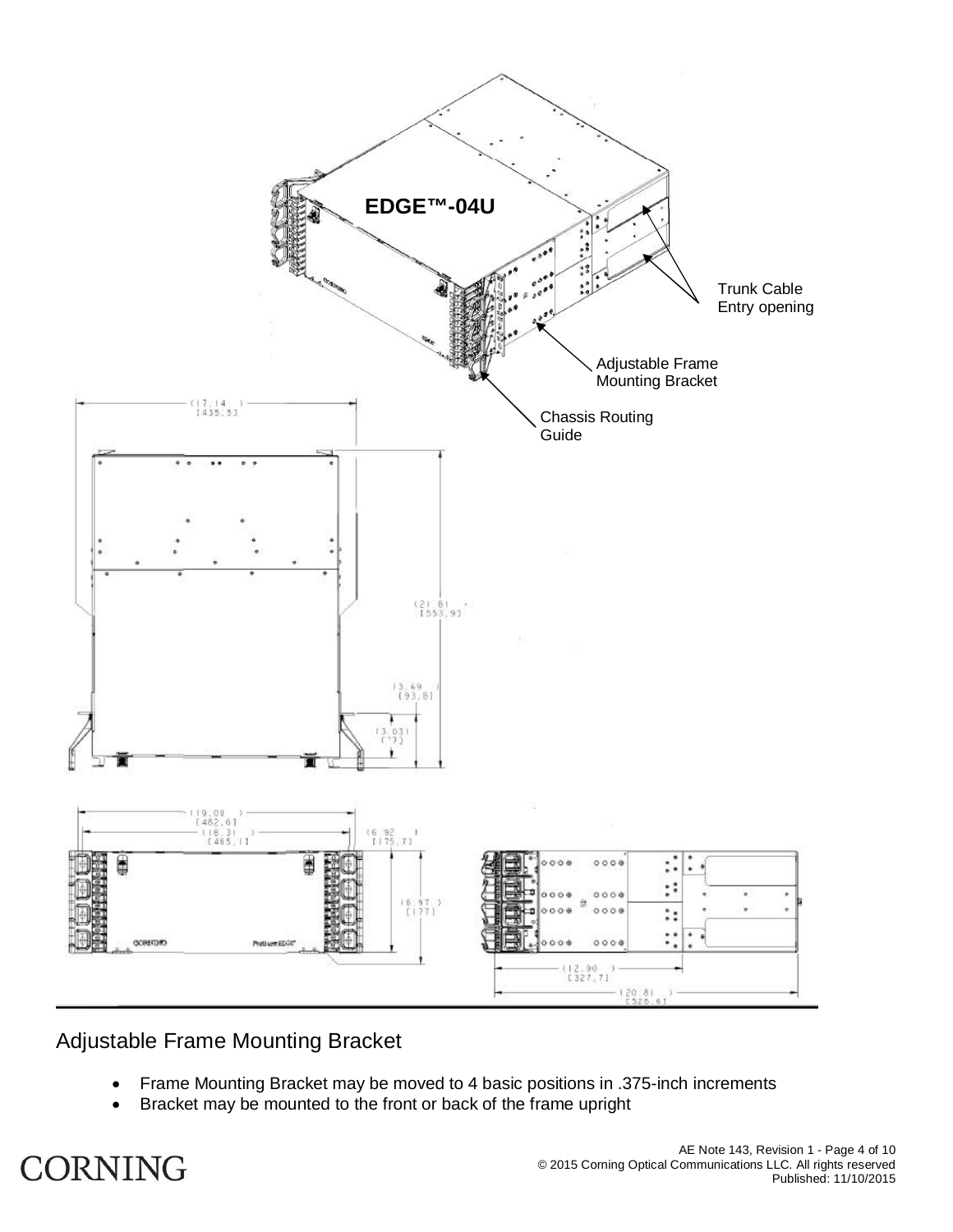- Bracket may be rotated 180-degrees and assembled to the chassis
- Adjustment promotes proper alignment front to back within the frame and vertical manager



## **CORNING**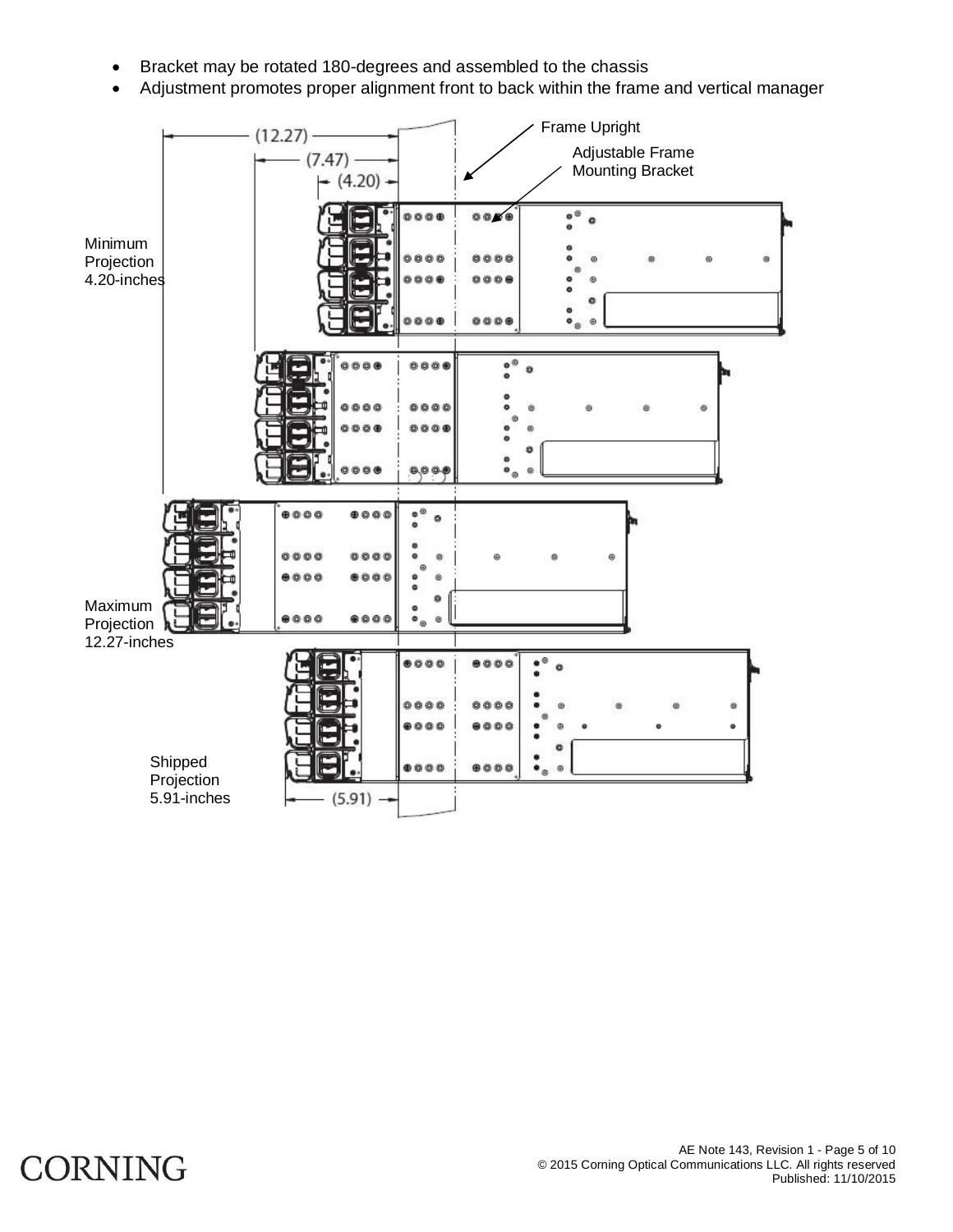

#### Front Management

Finger Style Vertical Managers

Chassis routing guide opening vertically aligns with cable management fingers

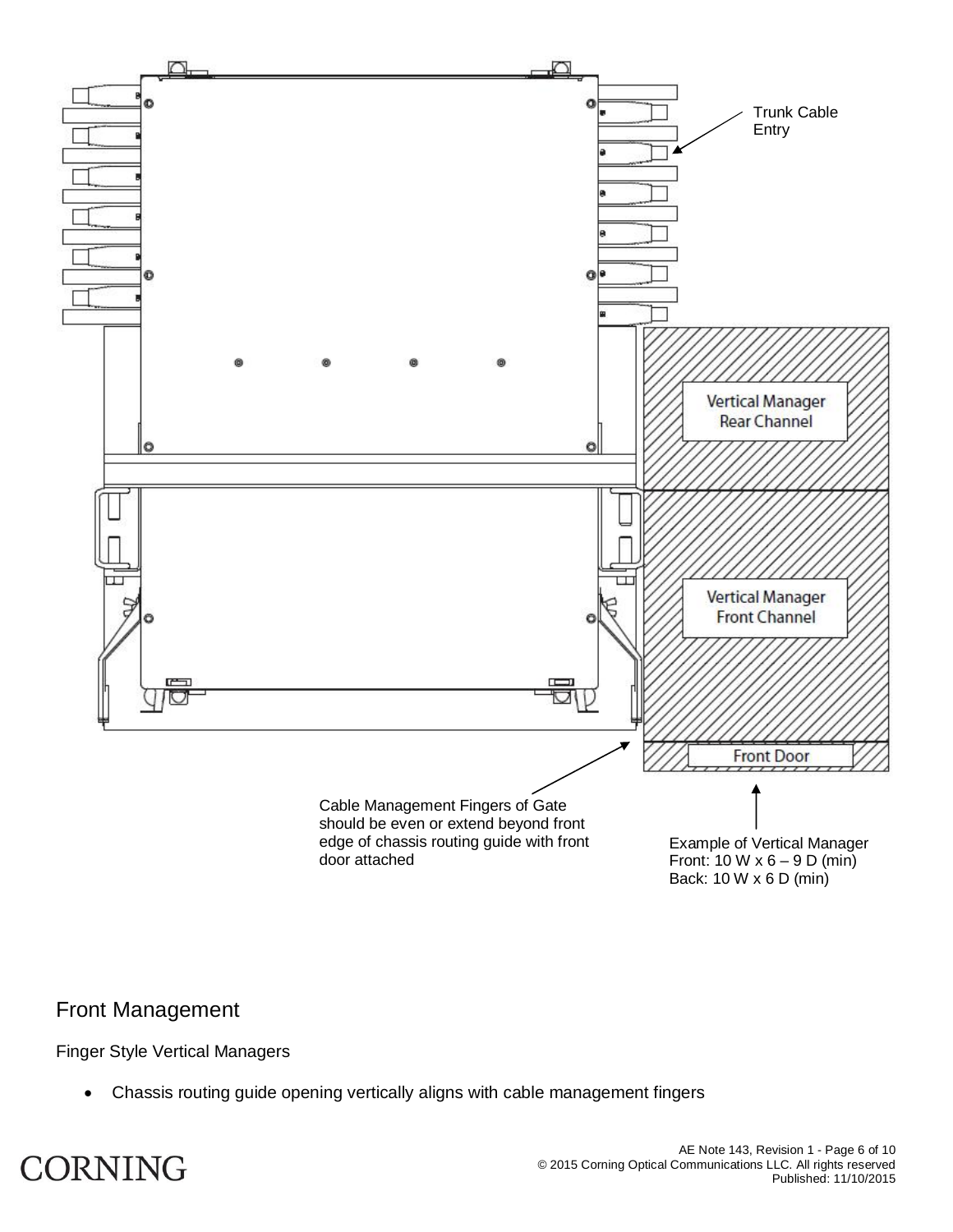- Cable management fingers must be even or extend beyond routing guide
- Front door of vertical manager must be even or extend beyond routing guide
- Front Door of Vertical Manager hinges within the 7-foot span of the frame but on the front of the cable management finger posing no obstruction to fiber entering the front channel
- Finger style vertical managers are most compatible and should have cable management fingers at least 6+ inches in length



Jumper Transition to channel

> Front Door Hinge on end of Cable Management Finger



### Gated style Vertical Managers

- Gate of vertical manager does not extend even or beyond the front of the Chassis Routing Guide
- Gate blocks clear passage of jumpers transitioning from the chassis routing guide to the vertical manager
- Pinch points or sharp edges may be introduced for fiber transitioning into the front channel
- x IF:
- 1. Gate extends even or beyond front edge of the Chassis Routing Guide and,
- 2. Chassis is positioned above or below the gate so as not to block jumpers exiting the chassis routing guide
- THEN:

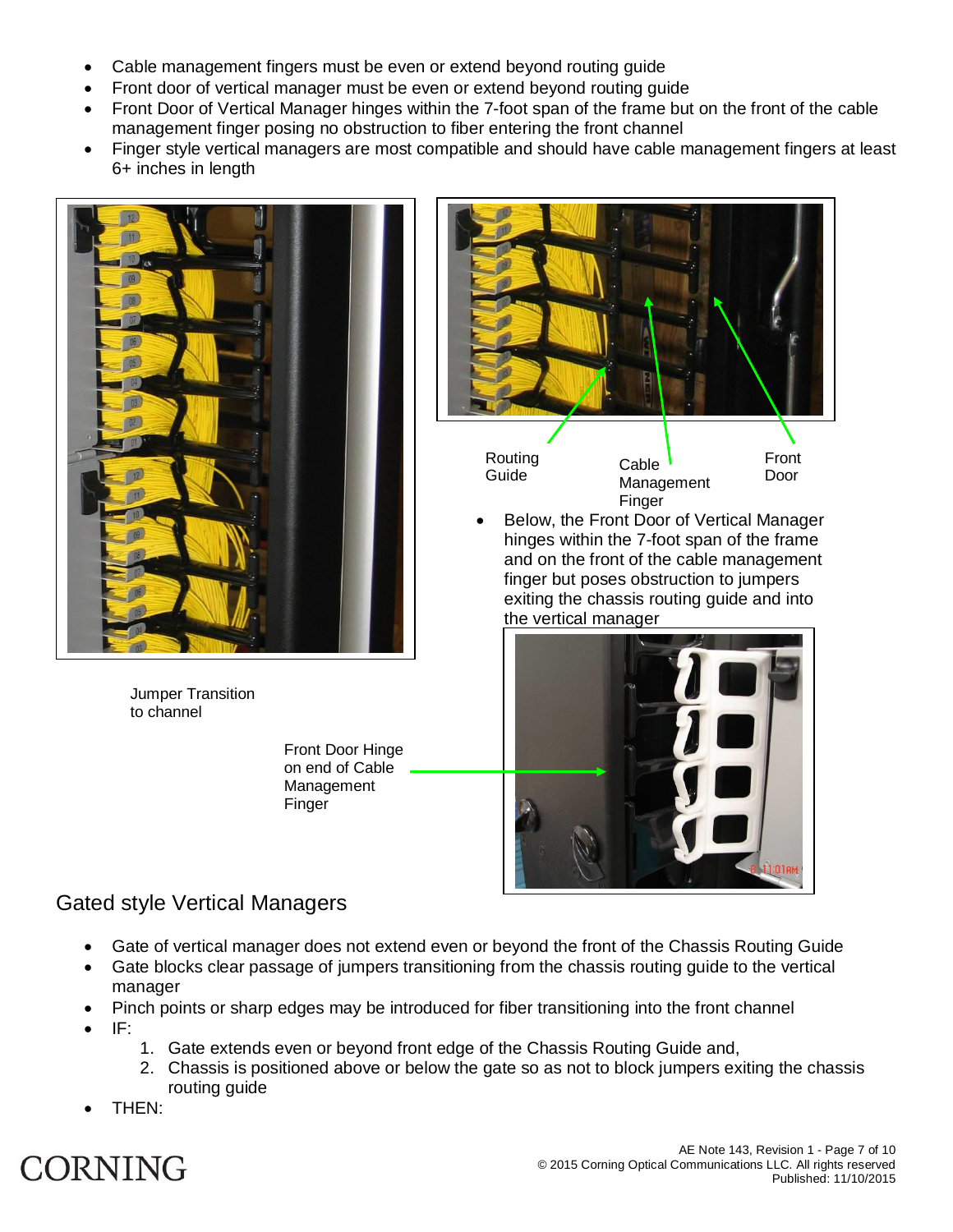- 1. Gated style Vertical Manager are compatible
- 2. User sacrifices rack space for chassis placement within the equipment frame
- 3. Pinch points and sharp edges for fiber transitioning into the vertical manager should be eliminated
- Gated style vertical managers are conditionally compatible if:
	- 1. Not fully populating a frame, and
	- 2. Gate extends even or beyond front edge of the chassis routing guide, and
	- 3. Chassis is positioned above or below the gate







Pinch points and sharp edges

Gate located behind chassis routing guide<br>
Gate Channel Channel Channel Channel Channel Channel Channel Channel Channel Channel Channel Channel Channel Channel Channel Channel Channel Channel Channel Channel Channel Channe Obstructed jumper transition

NOT SHOWN: Chassis should be located above or below gate

#### Back Management

Finger Style Vertical Managers

- Fingers of vertical manager do not protrude into trunk cable entry opening of the chassis
- Fingers may be used to tie and organize fiber within the channel
- Best practice and transition of exiting fiber is not through finger opening of the Vertical Manager
- IF: Using a rear door
- THEN: Fiber must exit through the vertical manager through a finger opening
- IF: Fingers extend into the rear cable entry opening of the chassis
- THEN:
	- 1. Fingers will obstruct trunk cable entry
	- 2. Fingers are most generally immovable and cannot be relocated to avoid blocking the rear cable entry of the chassis
- IF: Fingers extend to the back surface of the rear door of the chassis

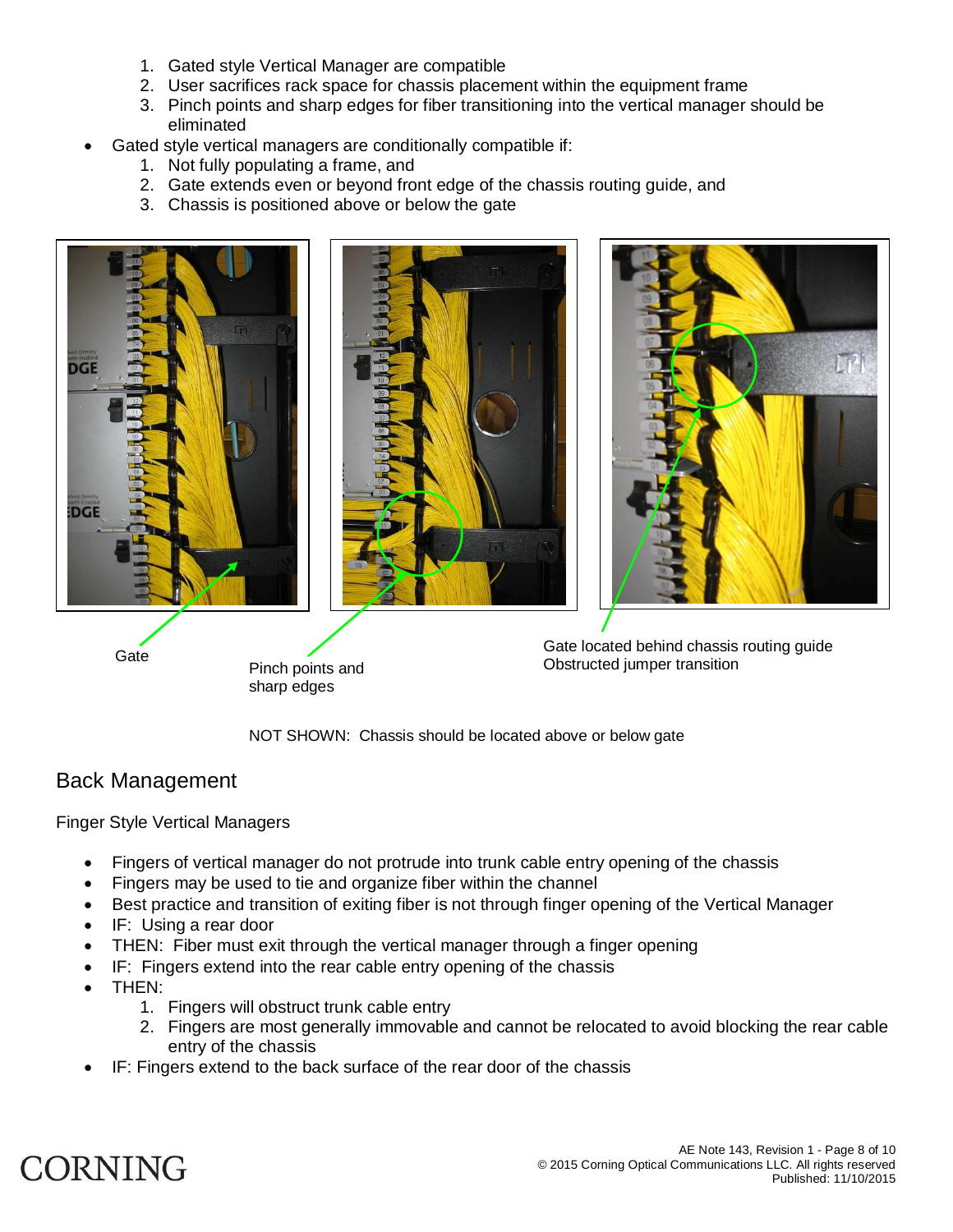• THEN: Fingers will impose obstruction to rear cable entry in vertical alignment



### Gated Style Vertical Managers

- Best configuration. Allows easy access and smooth transition of cable trunks
- IF: Gates protrude into the rear cable entry opening of the chassis
- THEN: Some systems allow for vertical relocation of the gate to avoid interference





# **CORNING**